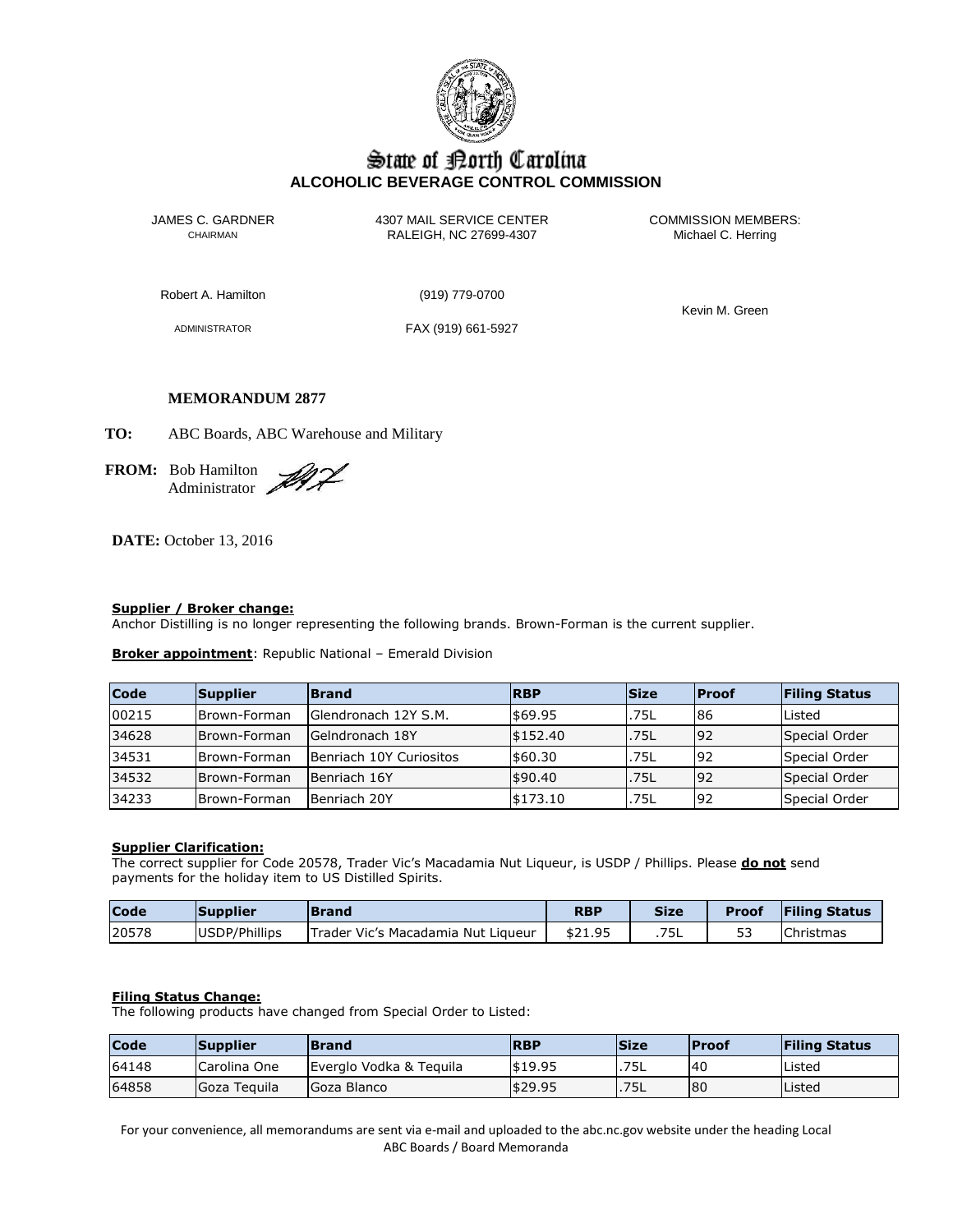# **Bottles per case change/ changing from glass to plastic:**

Constellations brands will have the following package changes effective November 1, 2016

| <b>Code</b> | <b>Brand</b>       | Bottles per Case Cases per Pallet |    | <b>Cost Less</b><br><b>Bailment</b> | <b>RBP</b> | <b>Filing Status</b> |
|-------------|--------------------|-----------------------------------|----|-------------------------------------|------------|----------------------|
|             | 22003 Svedka 200ML | 48                                |    | \$96.00                             | \$3.95     | Listed               |
|             | 146870 Svedka 375L | 24                                | 84 | \$86.16                             | \$6.95     | Listed               |

## **Pricing change, reminder**: effective October 1, 2016

| <b>Code</b> | <b>Supplier</b>  | <b>IBrand</b>              | <b>Cost Less Bailment</b> | <b>Size</b> | <b>RBP</b> | <b>Filing Status</b> |
|-------------|------------------|----------------------------|---------------------------|-------------|------------|----------------------|
| 20310       | Beam Suntory (6) | Maker's Mark Cask Strength | \$158.38                  | .75L        | \$49.95    | Listed               |

## **UPC / Shipping Container Code changes**:

MHW/ Casamigos Spirits have new UPC / SCC's for the following listed brands.

| Code  | <b>Brand</b>       | Size | <b>UPC</b>   | <b>SCC</b>     |
|-------|--------------------|------|--------------|----------------|
| 65367 | Casamigos Anejo    | .75L | 856724006015 | 10856724006012 |
| 64758 | Casamigos Blanco   | .75L | 856724006114 | 40856724006112 |
| 65365 | Casamigos Reposado | .75L | 856724006213 | 20856724006217 |

## **UPC / Shipping Container Code changes**:

Beam Suntory changed the UPC / SCC for the following listed brand.

| Code  | Brand                        | Size               | UPC              | <b>SCC</b> |
|-------|------------------------------|--------------------|------------------|------------|
| 00217 | Wood<br>Auchentoshan<br>hree | ᄁᄃ<br>. <i>. .</i> | 3000598<br>85048 | 42126      |

## **UPC / Shipping Container Code changes**:

Total Beverage Solution changed UPC to the following.

| Code  | <b>Brand</b> | Size        | UPC       | <b>SCC</b>     |
|-------|--------------|-------------|-----------|----------------|
| 33858 | McIvor       | ヮ⊏<br>ـار . | 245221800 | 05028349888887 |

## **UPC / Shipping Container Code changes**:

have new UPC / SCC's for the following listed brands.

| Code  | <b>Brand</b>          | <b>Size</b> | <b>UPC</b>   | <b>SCC</b>     |
|-------|-----------------------|-------------|--------------|----------------|
| 40173 | Bushmills             | 1.75L       | 811538016148 | 10811538016145 |
| 40174 | <b>Bushmills</b>      | .75L        | 811538016162 | 20811538016166 |
| 20885 | Virgina Black Whiskey | -75L        | 811538019170 | 20811538019174 |

For your convenience, all memorandums are sent via e-mail and uploaded to the abc.nc.gov website under the heading Local ABC Boards / Board Memoranda